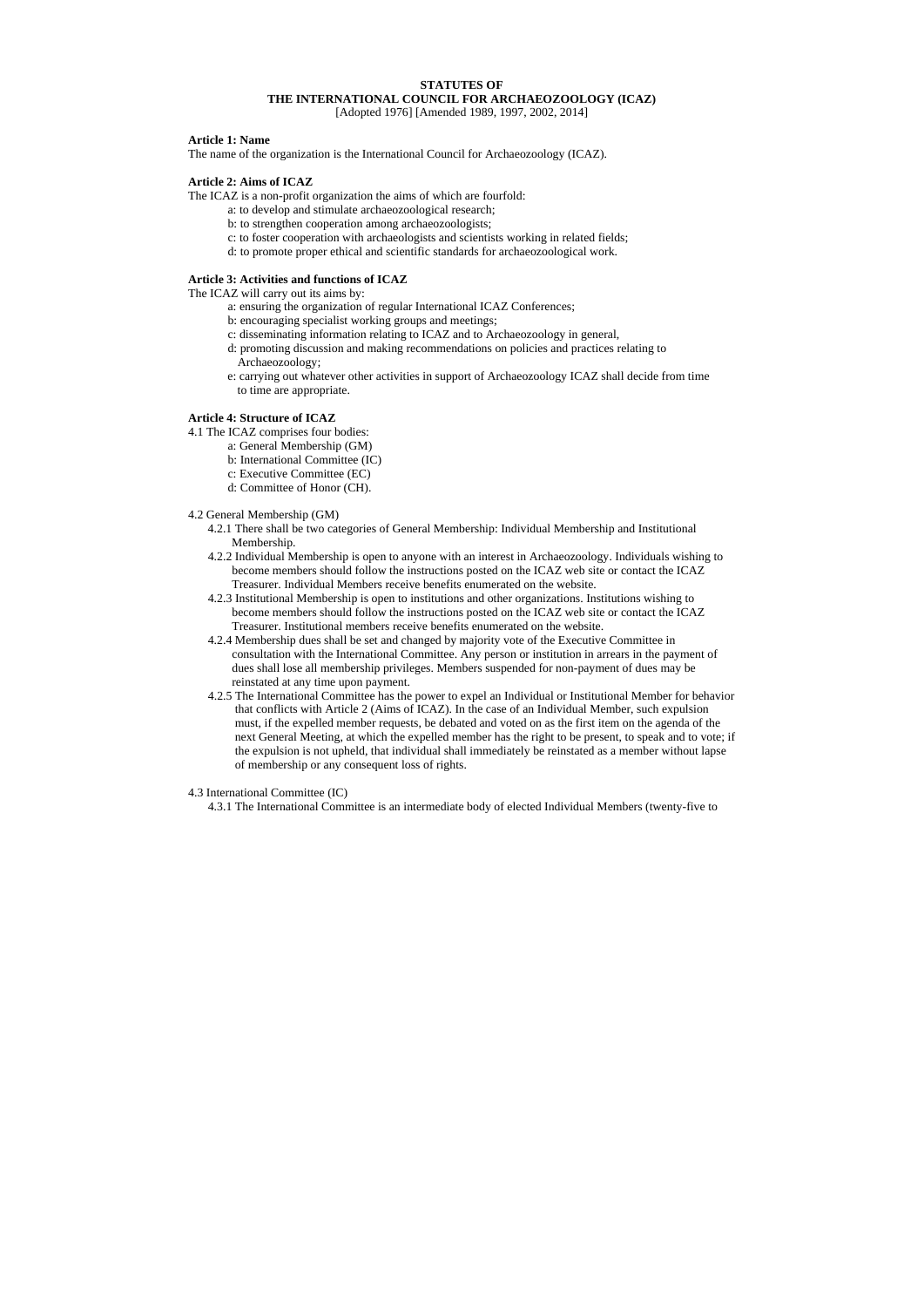thirty-five [25-35]) and ex officio members. Its composition reflects the diversity of the membership of ICAZ. The role of the IC is to ensure that the aims of ICAZ are met at the highest level of international standards. Toward this end, the IC shall make every effort to ensure that there is wide international representation in the membership of ICAZ

- 4.3.2 Members of the IC are elected as per section 8.2. Members of the IC must be Individual Members in good standing. Members of the IC must retire or stand for re-election at the end of one term of office. Members of the IC are not permitted to stand for re-election if they have not attended any General Meetings or IC meetings or otherwise taken an active part in ICAZ during their term of office.
- 4.3.3 The quorum for meetings of the IC is fourteen (14) and must include the President or Vice-President, and the Secretary or Treasurer of ICAZ.
- 4.3.4 Each member of the IC has one vote.
- 4.4 Executive Committee (EC)
	- 4.4.1 The Executive Committee is elected to oversee the operations of ICAZ, to help the Present Conference Organizer(s) to organize the International ICAZ Conferences, and to assist Past Conference Organizer(s) to publish the proceedings of an already-held International ICAZ Conference.
	- 4.4.2 The Executive Committee is a body of no more than ten (10) and no fewer than eight (8) Individual Members. The EC shall include the President, Vice-President, Treasurer, and Secretary of ICAZ, Present Conference Organizer, and Immediate Past Conference Organizer. Two (2), three (3), or four (4) additional members of the IC shall be elected to the EC by the IC according to the procedures outlined in Section 8.3. Those additional ("at-large") members of the EC must retire from the EC or stand for re-election at the end of each term of office.
	- 4.4.3 The quorum for meetings of the EC is five (5) and must include the President or Vice-President, and the Secretary or Treasurer of ICAZ.
	- 4.4.4 Each member of the Executive Committee has one vote.
- 4.5 Committee of Honor (CH)
	- 4.5.1 Committee of Honor membership is conferred by majority vote of the International Committee upon individuals who have made a major contribution to Archaeozoology and/or to ICAZ.
	- 4.5.2 Committee of Honor members have all the benefits and rights of Individual Members but are not required to pay any membership subscription.
- 4.6 Terms of Office
	- The President, Vice-President and elected members of the International Committee (IC) and Executive Committee (EC) (hereafter "elected officials") shall assume office during the first meeting of the IC following their election - normally on the occasion of an ICAZ International Conference. Previously elected officials, if not re-elected, shall relinquish office during that same meeting. Assumption of office by newly elected officials and relinquishing of office by not re-elected officials shall take place at the close of voting on matters that require action by the old IC and before any vote on matters, including election of at-large members of the EC, that require action by the new IC. In order to better ensure a smooth transition, both not re-elected officials and newly elected officials may participate in discussions during the whole of the IC meeting.

#### **Article 5: Officers of ICAZ**

- 5.1 The officers of ICAZ comprise:
	- a: President
	- b: Vice-President
	- c: Secretary
	- d: Treasurer
	- e: Current Conference Organizer
	- f: Immediate Past Conference Organizer.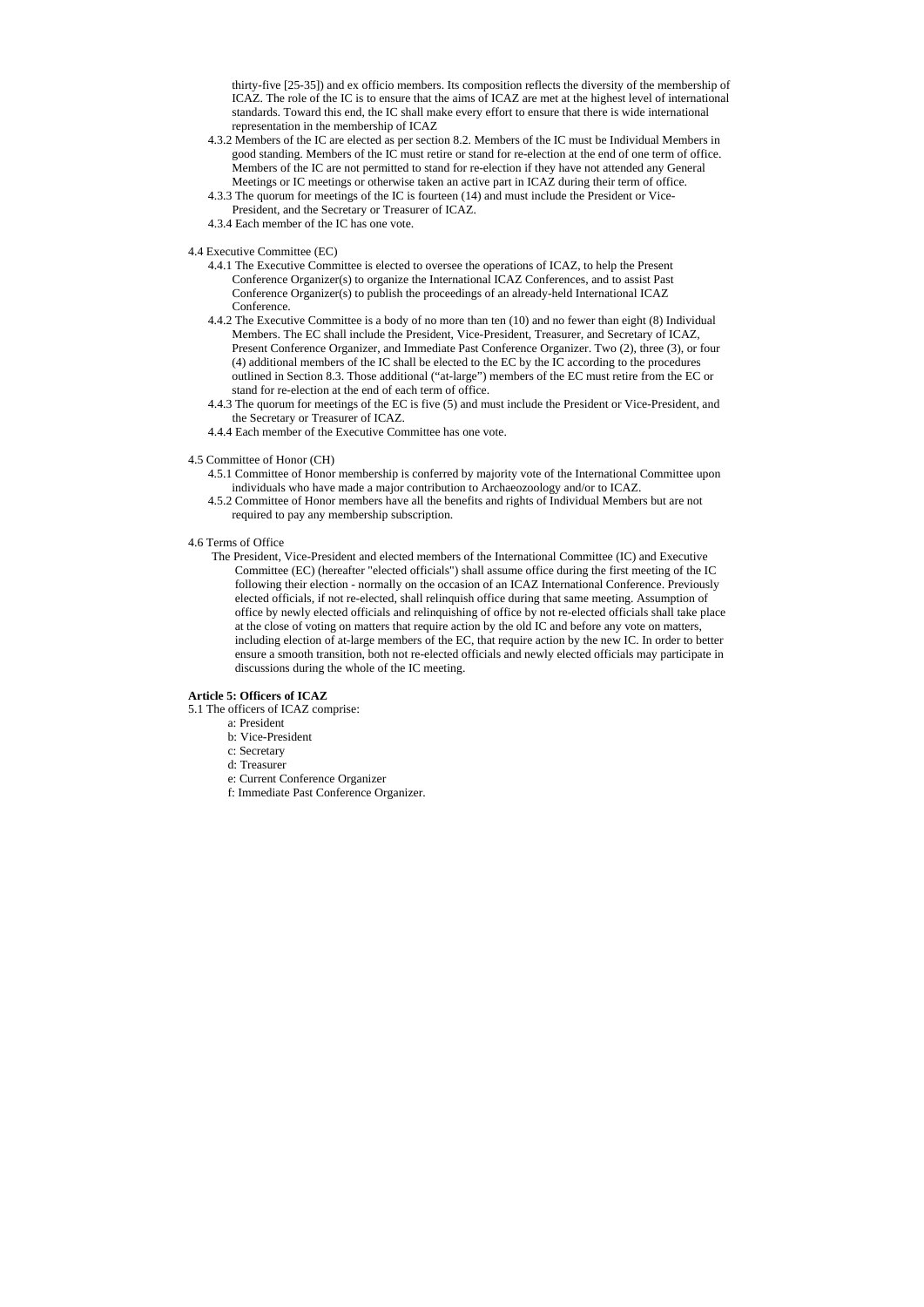### 5.2 President of ICAZ

- 5.2.1 The President shall be an Individual Member in good standing and shall be elected according to the procedures outlined in Section 8.1. The President shall serve one term as defined in Section 4.6 and may stand for re-election as President one time.
- 5.2.2 The President chairs the IC and the EC and, with the Secretary and the EC, sets the agenda for those meetings. Should the President not be a member of the IC, he or she becomes so upon election as President.
- 5.3 Vice-President of ICAZ
	- 5.3.1 The Vice-President shall be an Individual Member in good standing and shall be elected according to the procedures outlined in Section 8.1. The Vice-President shall serve one term as defined in Section 4.6 and may serve one additional term as Vice-President.
	- 5.3.2 The Vice-President chairs the IC and the EC in the absence of the President. Should the Vice-President not be a member of the IC, he or she becomes so upon election as Vice-President.
- 5.4 Secretary of ICAZ
	- 5.4.1 The Secretary shall be an Individual Member in good standing and shall be elected by the IC by simple majority vote with at least 51% of the IC members voting. The Secretary serves at the pleasure of the IC. An election for Secretary shall be held as soon as practicable should a Secretary resign, should a majority of the EC (excluding the Secretary) demand an election, or should a request for election be forwarded to the President by at least 25% of the members of the IC.
	- 5.4.2 The Secretary shall be responsible for keeping the membership records and archives of ICAZ, for working alongside the Newsletter Editor in editing and distributing the ICAZ newsletter, for carrying out the official correspondence of ICAZ, for arranging ballots, and for keeping and distributing minutes of the General Meetings, International Committee Meetings, and Executive Committee Meetings.
	- 5.4.3 Should the positions of both President and Vice-President become vacant, the Secretary shall assume the duties of the President until such time as a new President shall be elected.
- 5.5 Treasurer of ICAZ
	- 5.5.1 The Treasurer shall be an Individual Member in good standing and shall be elected by the IC by simple majority vote with at least 51% of the IC members voting. The Treasurer serves at the pleasure of the IC. An election for Treasurer shall be held should a Treasurer resign, should a majority of the EC (excluding the Treasurer) demand an election, or should a request for election be forwarded to the President by at least 25% of the members of the IC.
	- 5.5.2 The Treasurer shall be responsible for carrying out financial transactions on behalf of ICAZ and for maintaining the financial records of ICAZ including records of subscriptions. The Treasurer answers to the IC which is responsible for validating the accounts of ICAZ before each General Meeting.
- 5.6 Current Conference Organizer
	- 5.6.1 The Current Conference Organizer is responsible for organizing the International ICAZ Conference.
	- 5.6.2 The Current Conference Organizer shall be an Individual Member or Members in good standing and shall be selected by the IC based on a proposal for holding the International ICAZ Conference submitted by that individual or those individuals. This proposal must include arrangements for publication of at least some of the papers to be given at the proposed conference.
	- 5.6.3 Should more than one individual be a Conference Organizer for the same conference, those individuals shall jointly hold a single position on the IC and EC.
- 5.7 Immediate Past Conference Organizer
	- 5.7.1 The Immediate Past Conference Organizer shall be an Individual Member or Members in good standing and shall be that individual or those individuals who have organized the most recent International ICAZ Conference.
	- 5.7.2 Should more than one individual be a Conference Organizer for the same conference, those individuals shall jointly hold a single position on the IC and EC. The term of the Immediate Past Conference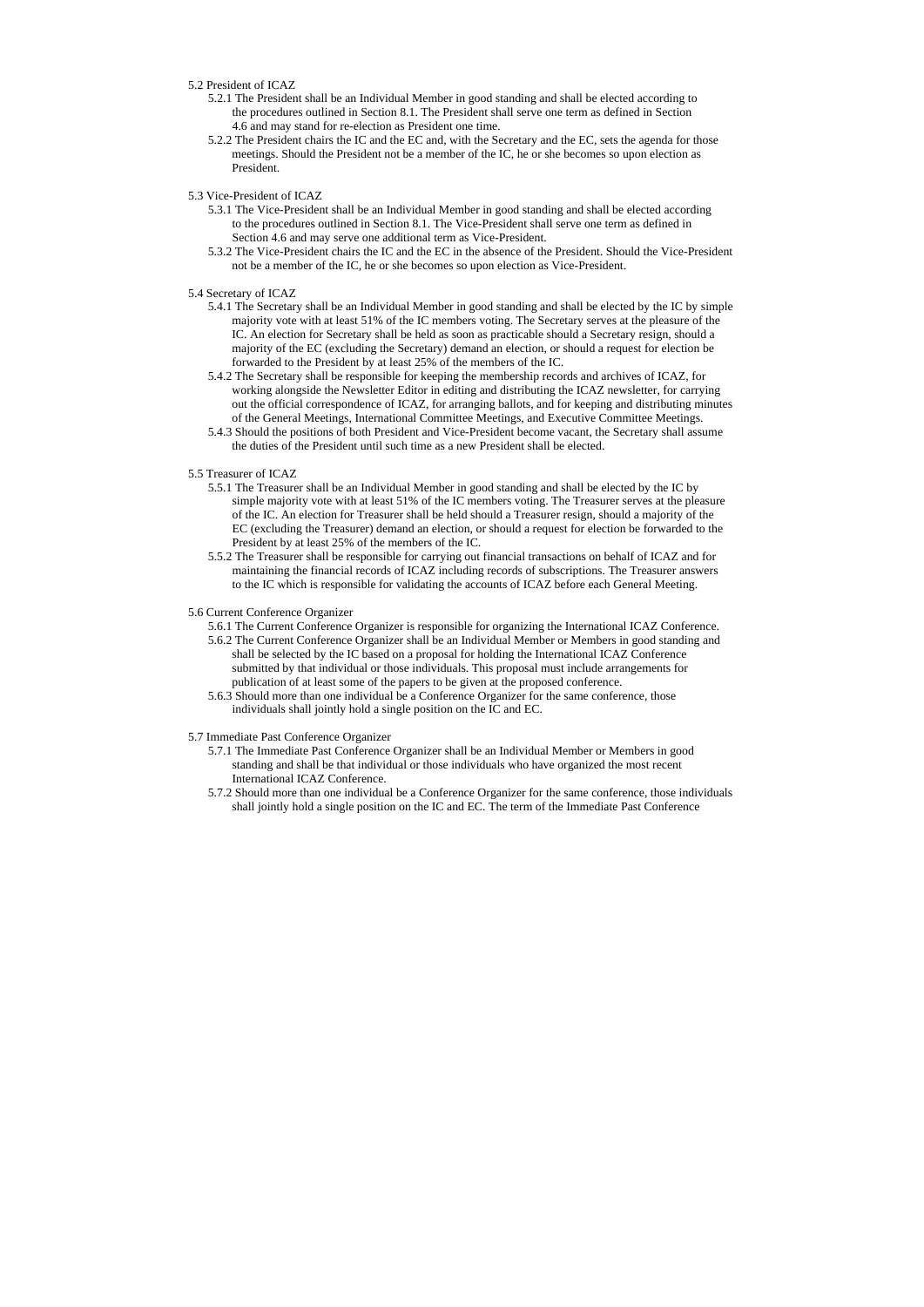Organizer ends with the end of the General Meeting held on the occasion of the next International ICAZ Conference, at which time the Current Conference Organizer becomes Immediate Past Conference Organizer.

5.7.3 Past Conference Organizers are responsible for stimulating the publication of papers given at the International ICAZ Conference that they organized.

## **Article 6: Meetings**

- 6.1 The meetings of ICAZ comprise:
	- a: International ICAZ Conferences
	- b: General Meetings
	- c: International Committee Meetings
	- d: Executive Committee Meetings
- 6.2 The International ICAZ Conference
	- 6.2.1 The International ICAZ Conference is a scientific gathering where Individual Members in good standing have the opportunity to communicate aspects of their archaeozoological research by means of lectures, posters, or other forms of presentation considered appropriate by the Conference Organizer(s). Presentations by non-members of ICAZ can be invited or accepted by the Conference Organizer(s).
	- 6.2.2 Normally, International ICAZ Conferences will be held every four years. Normally, the IC Meeting held on the occasion of an International ICAZ conference shall decide upon the date and venue of the next International ICAZ Conference based on proposals solicited from and submitted by Individual Members.
	- 6.2.3 The Conference Organizer(s) shall be responsible for the financial management of the International ICAZ Conference that they are organizing. The costs of the Conference shall be covered by **contributions solicited by the Organizer(s) and by fees paid by the participants according to a** conference fee schedule developed by the Organizer(s) and approved by the Executive Committee of ICAZ at least six (6) months before the Conference. The Conference Organizer(s) or members of the EC shall not make any personal profit from organizing the conference unless that is explicitly approved by the IC in advance.
	- 6.2.4 Non-members of ICAZ who wish to participate in the International ICAZ Conference shall be expected to pay an additional fee according to the conference fee schedule.
- 6.3 General Meetings
	- 6.3.1 General Meetings are meetings of Individual Members in good standing that are announced by the Secretary at least six (6) months in advance.
		- 6.3.2 Ordinary General Meetings shall be held at every International ICAZ Conference.
		- 6.3.3 Extraordinary General Meetings can be called by simple majority vote of the IC, by a two-thirds vote of the EC, or by at least 50 Individual Members.
	- 6.3.4 All General Meetings must have an agenda that is circulated by the Secretary at least thirty (30) days before the meeting. Any Individual Member may request the inclusion of business on the agenda by writing to the Secretary at least sixty (60) days before the meeting. No binding decision may be taken by a General Meeting on any matter that is not explicitly listed on the agenda.
	- 6.3.5 The Secretary is responsible for keeping the Minutes of each General Meeting, a draft of which shall be published in the Newsletter.
- 6.4 International Committee Meetings
	- 6.4.1 Meetings of the International Committee shall be held at each International ICAZ Conference and normally once between each Conference.
	- 6.4.2 Normally, the IC, meeting during an International ICAZ Conference, will decide the date and venue of the next IC Meeting.
	- 6.4.3 All IC Meetings must have an agenda that is circulated by the Secretary at least fifteen (15) days before the meeting. Any IC member may request the inclusion of business on the agenda by writing to the Secretary at least thirty (30) days before the meeting. No binding decision may be taken at an IC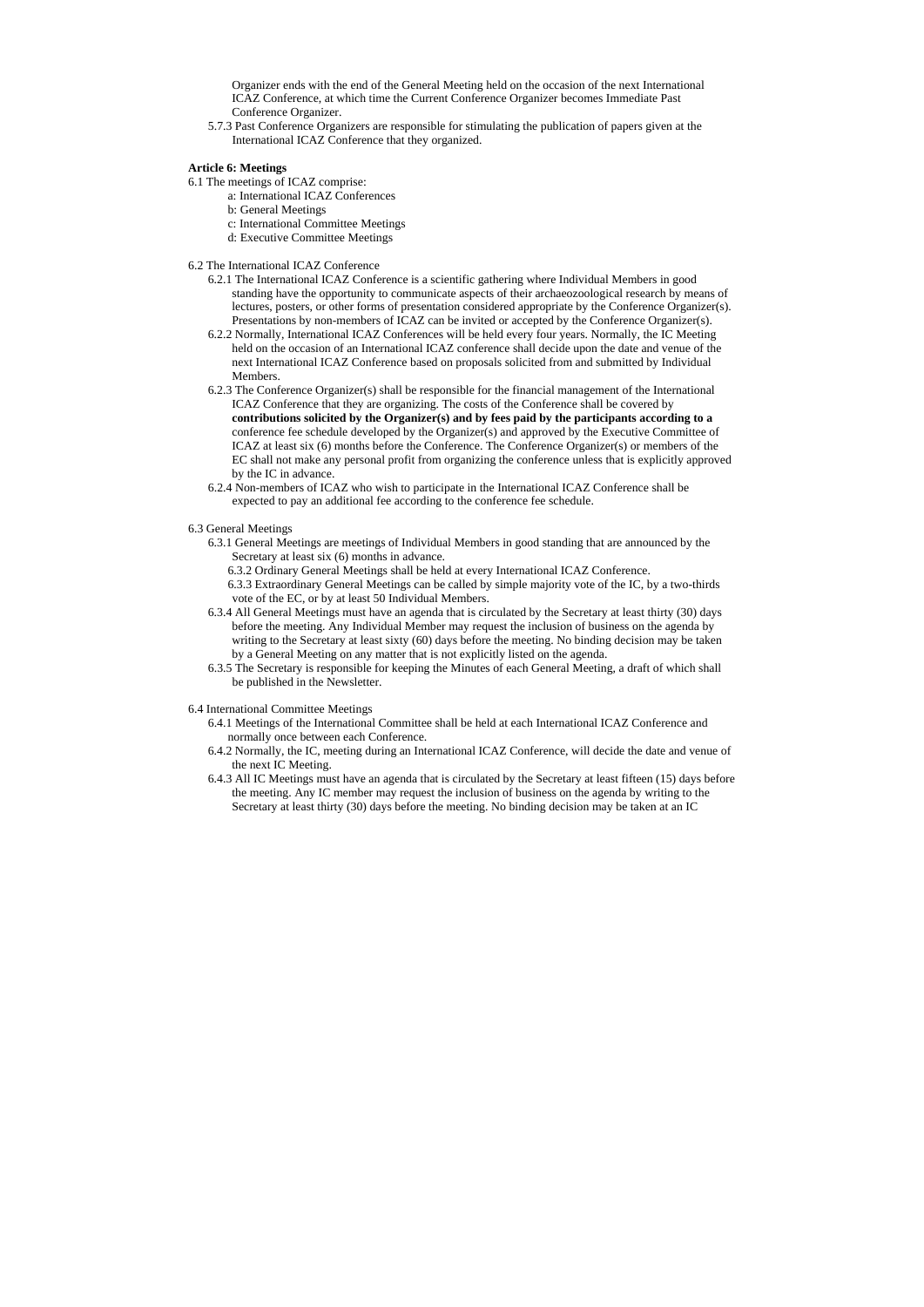Meeting on any matter that is not explicitly listed on the agenda. Matters that could be on the agenda of IC meetings include nominations for the IC and for ICAZ officers, selection of Secretary, Treasurer, and EC members, review of plans for the next International ICAZ Conference, review of progress of publication of proceedings of past International ICAZ Conferences, and other matters relating to the proper functioning of ICAZ and to carrying out the aims of ICAZ.

- 6.4.4 The agenda of the IC meeting that normally takes place on the occasion of the International Conference shall include the election of members of the EC.
- 6.4.5 Draft minutes of each meeting of the IC shall be circulated to the members of the IC. Approved minutes of the IC Meetings shall be made available to the General Membership.
- 6.5 Executive Committee Meetings
	- 6.5.1 Meetings of the Executive Committee shall be held as deemed necessary by members of the EC, but normally once per year and normally on the occasion of each General Meeting.
	- 6.5.2 Meeting venue shall be by agreement of the members of the EC.
	- 6.5.3 An agenda for each EC meeting shall be circulated by the Secretary before the meeting.
	- 6.5.4 Draft minutes of each EC meeting shall be circulated to the members of the EC. Approved minutes of the EC Meetings shall be made available to the IC and to the General Membership.

### **Article 7: Working Groups**

- 7.1. To help achieve the aims of ICAZ, autonomous Working Groups can be formed on special themes of common interest.
- 7.2 If a Working Group wishes to be officially recognized as a Working Group of ICAZ, it must submit a proposal to the Secretary for approval by the IC.
- 7.3 Reports of Working Group activities should be made in writing to the IC and presented on the occasion of each IC Meeting.
- 7.4 Working Groups that have not reported on their activities for two successive IC Meetings lose their IC recognition and ICAZ affiliation.

#### **Article 8: Elections and Voting Procedures**

- 8.1 President and Vice-President
	- 8.1.1 The President and Vice-President shall be elected by ballot sent to all Individual Members at least ten (10) months before the term of the President and Vice-President expires.
	- 8.1.2 At least three candidates who have agreed to serve either as President or as Vice-President shall be nominated by a Nominating Committee. The Nominating Committee shall be appointed by the IC and shall consist of three IC Members and two Individual Members who are not members of the IC. Additional nominations can be submitted by Individual Members in good standing, but must be endorsed by at least two additional Individual Members in good standing. Nominations must be sent to the Secretary twelve (12) months before the term of the standing president expires. Should it be necessary, the IC shall nominate sufficient additional candidates to ensure that the ballot contains three names. All candidates must formally acknowledge their nomination to the Secretary and agree to serve as either President of Vice-President.
	- 8.1.3 Balloting shall be by secret ballot. Ballots must have been received by the Secretary eight (8) months before the terms of the standing President and Vice-President expire.
	- 8.1.4 The ballot is held using the ranked preference system, in which members are asked to rank the candidates in preference order on the ballots. First preference votes for each candidate are tallied; the candidate gaining the smallest (or equal smallest) number of first preference votes is eliminated and the votes cast for that candidate are redistributed according to second preference, and the process is reiterated until one candidate has more than 50% of first preference votes; that candidate is elected President, and the candidate with the next largest number of first preference votes at that point is elected Vice-President. The Secretary shall count ballots. The count shall be verified by the EC.
	- 8.1.5. Should a President not be able to complete his/her office, the Vice-President will become President

8.2 International Committee Members